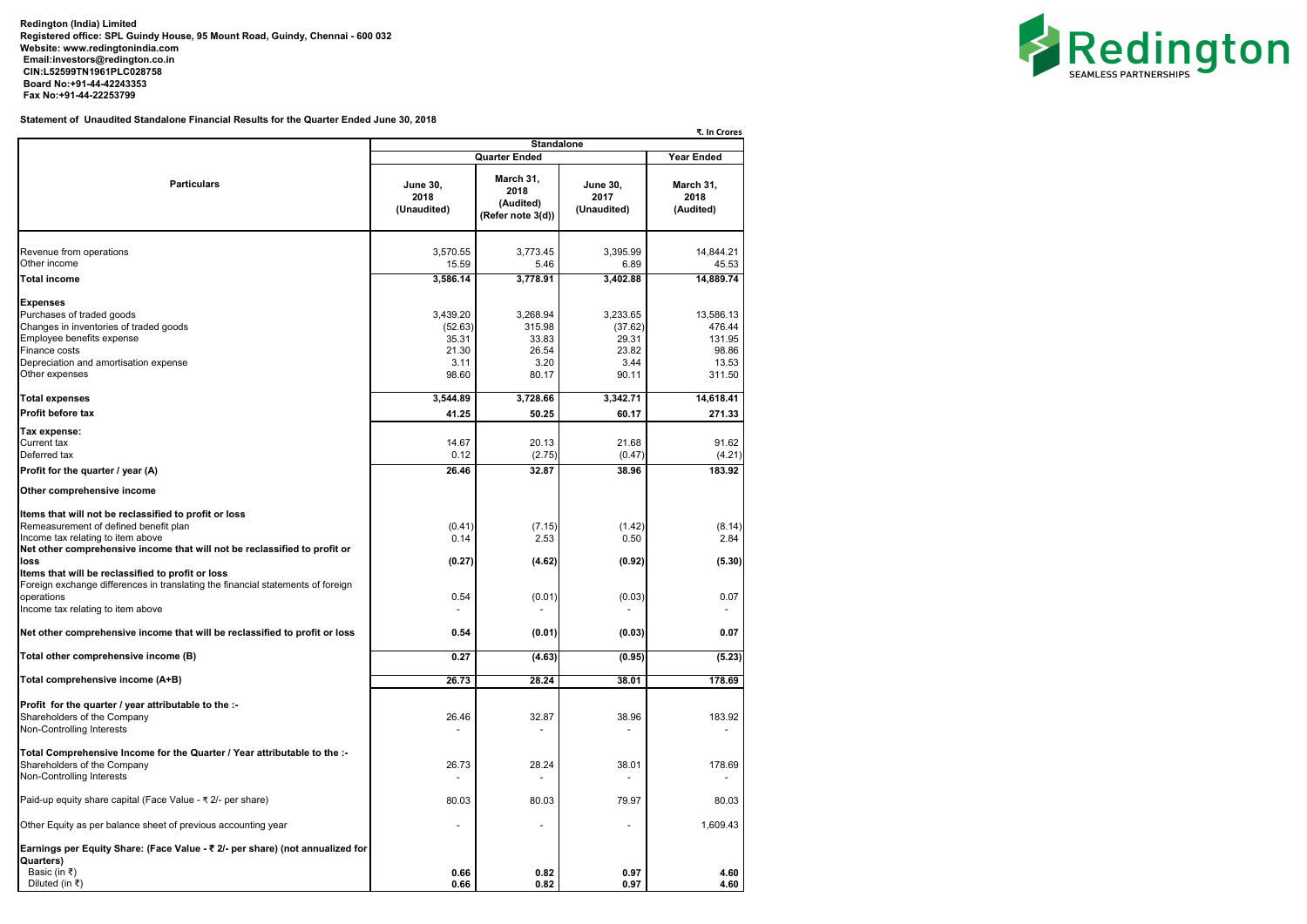**Redington (India) Limited Registered office: SPL Guindy House, 95 Mount Road, Guindy, Chennai - 600 032 Website: [www.redingtonindia.com](http://www.redingtonindia.com) [Email:investors@redington.co.in](mailto:Email:investors@redington.co.in) CIN:L52599TN1961PLC028758 Board No:+91-44-42243353 Fax No:+91-44-22253799**

**Statement of Unaudited Consolidated Financial Results for the Quarter Ended June 30, 2018**

|                                                                                 |                                        | <b>Consolidated</b>                                 |                                        | ₹. In Crores                   |  |
|---------------------------------------------------------------------------------|----------------------------------------|-----------------------------------------------------|----------------------------------------|--------------------------------|--|
|                                                                                 |                                        |                                                     |                                        |                                |  |
|                                                                                 | <b>Quarter Ended</b>                   |                                                     |                                        | <b>Year Ended</b>              |  |
| <b>Particulars</b>                                                              | <b>June 30,</b><br>2018<br>(Unaudited) | March 31,<br>2018<br>(Audited)<br>(Refer note 3(d)) | <b>June 30,</b><br>2017<br>(Unaudited) | March 31,<br>2018<br>(Audited) |  |
| Revenue from operations                                                         | 10,214.90                              | 10,880.08                                           | 9,373.92                               | 41,602.58                      |  |
| Other income                                                                    | 13.94                                  | 13.68                                               | 8.51                                   | 39.09                          |  |
| <b>Total income</b>                                                             | 10,228.84                              | 10,893.76                                           | 9,382.43                               | 41,641.67                      |  |
| <b>Expenses</b>                                                                 |                                        |                                                     |                                        |                                |  |
| Purchases of traded goods                                                       | 9,910.89                               | 10,045.01                                           | 8,797.91                               | 38,898.09                      |  |
| Changes in inventories of traded goods                                          | (307.33)                               | 185.91                                              | 16.96                                  | 301.71                         |  |
| Employee benefits expense                                                       | 173.93                                 | 176.19                                              | 152.03                                 | 652.95                         |  |
| Finance costs                                                                   | 44.00                                  | 48.49                                               | 41.47                                  | 168.03                         |  |
| Depreciation and amortisation expense                                           | 15.22                                  | 14.03                                               | 13.93                                  | 56.94                          |  |
| Other expenses                                                                  | 270.31                                 | 240.91                                              | 231.63                                 | 933.38                         |  |
| <b>Total expenses</b>                                                           | 10,107.02                              | 10,710.54                                           | 9,253.93                               | 41,011.10                      |  |
| Profit before tax                                                               | 121.82                                 | 183.22                                              | 128.50                                 | 630.57                         |  |
| Tax expense:                                                                    |                                        |                                                     |                                        |                                |  |
| Current tax                                                                     | 37.51                                  | 41.73                                               | 31.67                                  | 150.26                         |  |
| Deferred tax                                                                    | (1.49)                                 | (2.04)                                              | (2.41)                                 | (4.11)                         |  |
| Profit for the quarter / year (A)                                               | 85.80                                  | 143.53                                              | 99.24                                  | 484.42                         |  |
| Other comprehensive income                                                      |                                        |                                                     |                                        |                                |  |
| Items that will not be reclassified to profit or loss                           |                                        |                                                     |                                        |                                |  |
| Remeasurement of defined benefit plan                                           | (0.48)                                 | (7.38)                                              | (1.70)                                 | (9.12)                         |  |
| Income tax relating to item above                                               | 0.17                                   | 2.59                                                | 0.60                                   | 3.18                           |  |
| Net other comprehensive income that will not be reclassified to profit or       |                                        |                                                     |                                        |                                |  |
| loss                                                                            | (0.31)                                 | (4.79)                                              | (1.10)                                 | (5.94)                         |  |
| Items that will be reclassified to profit or loss                               |                                        |                                                     |                                        |                                |  |
| Foreign exchange differences in translating the financial statements of foreign |                                        |                                                     |                                        |                                |  |
| operations                                                                      | 115.98                                 | 45.24                                               | (7.10)                                 | 9.13                           |  |
| Income tax relating to item above                                               |                                        |                                                     |                                        |                                |  |
| Net other comprehensive income that will be reclassified to profit or loss      | 115.98                                 | 45.24                                               | (7.10)                                 | 9.13                           |  |
| Total other comprehensive income (B)                                            | 115.67                                 | 40.45                                               | (8.20)                                 | 3.19                           |  |
| Total comprehensive income (A+B)                                                | 201.47                                 | 183.98                                              | 91.04                                  | 487.61                         |  |
|                                                                                 |                                        |                                                     |                                        |                                |  |
| Profit for the quarter / year attributable to the :-                            |                                        |                                                     |                                        |                                |  |
| Shareholders of the Company                                                     | 88.64                                  | 143.28                                              | 98.37                                  | 481.64                         |  |
| Non-Controlling Interests                                                       | (2.84)                                 | 0.25                                                | 0.87                                   | 2.78                           |  |
| Total Comprehensive Income for the Quarter / Year attributable to the :-        |                                        |                                                     |                                        |                                |  |
| Shareholders of the Company                                                     | 204.31                                 | 183.73                                              | 90.17                                  | 484.83                         |  |
| Non-Controlling Interests                                                       | (2.84)                                 | 0.25                                                | 0.87                                   | 2.78                           |  |
| Paid-up equity share capital (Face Value - ₹ 2/- per share)                     | 80.03                                  | 80.03                                               | 79.97                                  | 80.03                          |  |
| Other Equity as per balance sheet of previous accounting year                   | $\blacksquare$                         | $\blacksquare$                                      | $\overline{\phantom{a}}$               | 3,450.53                       |  |
| Earnings per Equity Share: (Face Value - ₹ 2/- per share) (not annualized for   |                                        |                                                     |                                        |                                |  |
| Quarters)                                                                       |                                        |                                                     |                                        |                                |  |
| Basic (in ₹)<br>Diluted (in ₹)                                                  | 2.22<br>2.22                           | 3.58<br>3.58                                        | 2.46<br>2.46                           | 12.04<br>12.04                 |  |